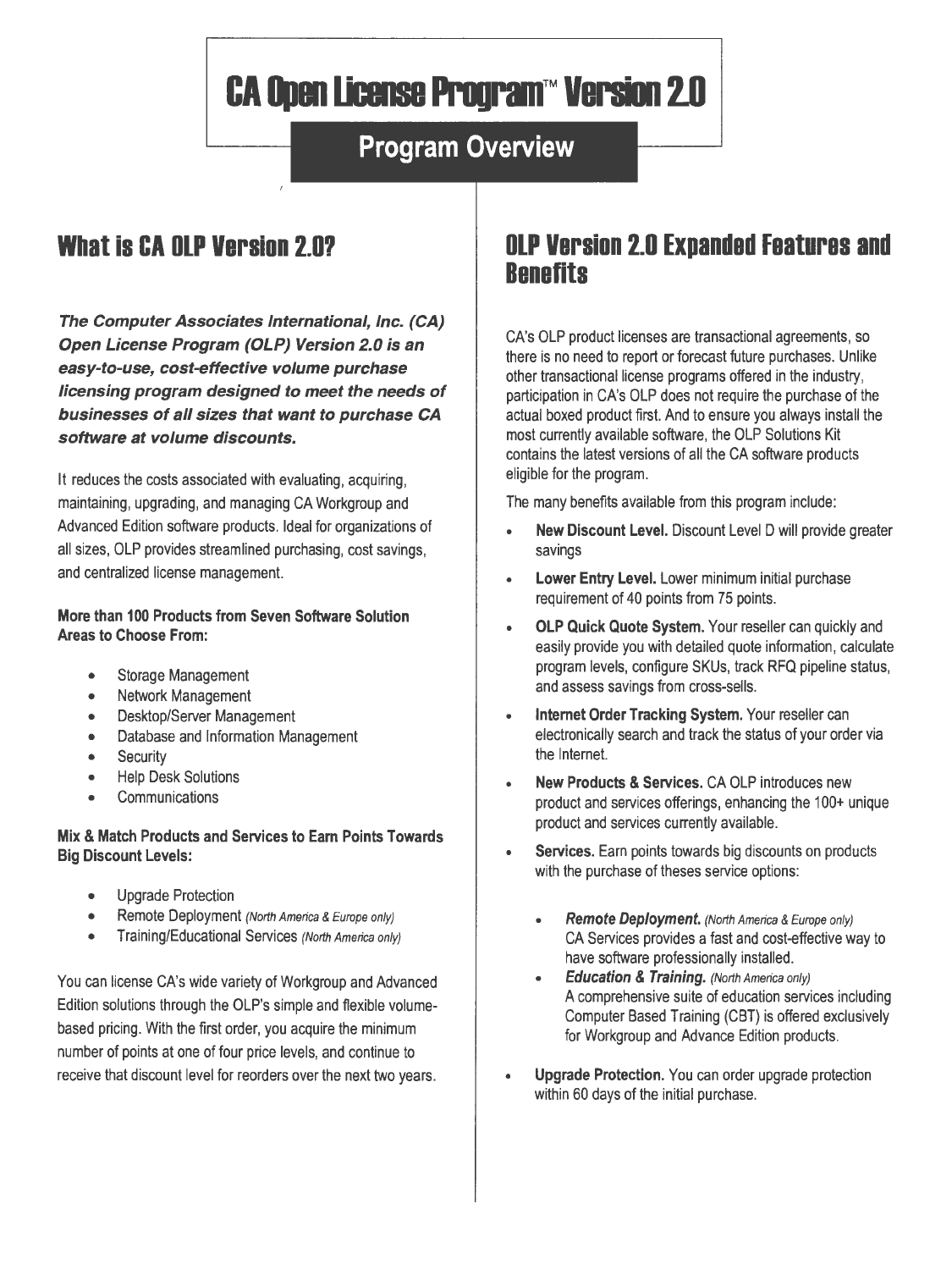- **Academic & Government Pricing.** Big discounts are available for qualifying Academic and Government Institutions. Eligible institutions will be automatically promoted into Level D pricing with no minimum level point requirement.
- **Telephone Technical Support.** Free 90-day technical support is included with the initial order and on all reorders.
- **Worldwide Availability.** CA OLP is offered worldwide. Ordering and reordering is easy. The OLP license number-- -assigned with your first order---can be used by anyone in that organization responsible for software purchases, and they will receive the established OLP discount.
- **24-Hour Delivery Certificate & Media.** The OLP Solutions Kit contains everything needed to evaluate, install and activate licensed CA software. Your custom-generated License Certificate allows you to copy products purchased through the OLP in the exact quantity ordered.
- **Mix-and-Match Software and Services.** There are no product pools. You can mix-and-match products and services to qualify for OLP discount levels.
- **Free Trial Products.** More than 20 free trial product CDs are included with every OLP order, so you can experience the power of other powerful CA solutions.

### **Program Details**

The initial OLP order will determine your discount level for the next two years. In the initial order, you select the products and quantities you want to purchase. Bonus points are awarded for multi-product purchases. You accumulate points based on the products and quantities purchased, and these points qualify you for one of four price levels - A, B, C, or D.

A discount schedule is associated with each purchase level, so the more points accumulated -- the greater the savings. The minimum purchase requirement is 40 points for initial orders, and 1 point for reorders.

| Program Purchase Level | Point Range   |
|------------------------|---------------|
|                        | $40 - 249$    |
|                        | $250 - 499$   |
|                        | $500 - 1,499$ |
|                        | $1500+$       |

#### **Product Reorders**

You also may reorder products at the your OLP level for two years from the date of the first license agreement. You just need to reference the License Certificate number, assigned with the first order, which indicates your buy-in level and the expiration date of the original OLP agreement. Customers can place reorders against this License Certificate number with a minimum of one point.

Points are not cumulative on reorders. If you wish to proceed to the next price level, simply place a separate initial order for quantities that would satisfy the desired level's minimum. Otherwise, you will remain at the initial buy-in level established with the first OLP order agreement.

#### **Everything You Need in One Solutions Kit**

With the initial OLP software sale, customers also purchase the OLP Solutions Kit for a nominal fee. The kit contains everything needed to install and activate licensed software product as well as evaluate other Workgroup and Advanced Edition products. This includes the most current version of all the OLP products available at the time of purchase, as well as a custom-generated License Certificate with your customized license numbers.

The License Certificate provides the right to copy products purchased through the OLP in the exact quantity ordered. The License Certificate includes a unique License Certificate "number" that is required for all reorders. It also documents the specific software product licenses purchased and the information necessary to unlock these products.

# **Try IT - Then Buy IT I**

The OLP Solutions Kit contains a set of trial product CDs for select Workgroup and Advanced Edition software products. Installed trial products can be unlocked to become full versions with the appropriate license key codes. Should you decide to purchase any of these trial products, an OLP reorder enables you to easily activate the product without reinstallation.

# **IT ·s All In The Familyl**

The OLP includes CA's family of Workgroup and Advanced Edition products. The common infrastructure shared across all CA Workgroup and Advanced Edition products enables customers to easily implement these solutions and manage IT environment in a cohesive fashion, all at a price point and level of functionality that fits their needs.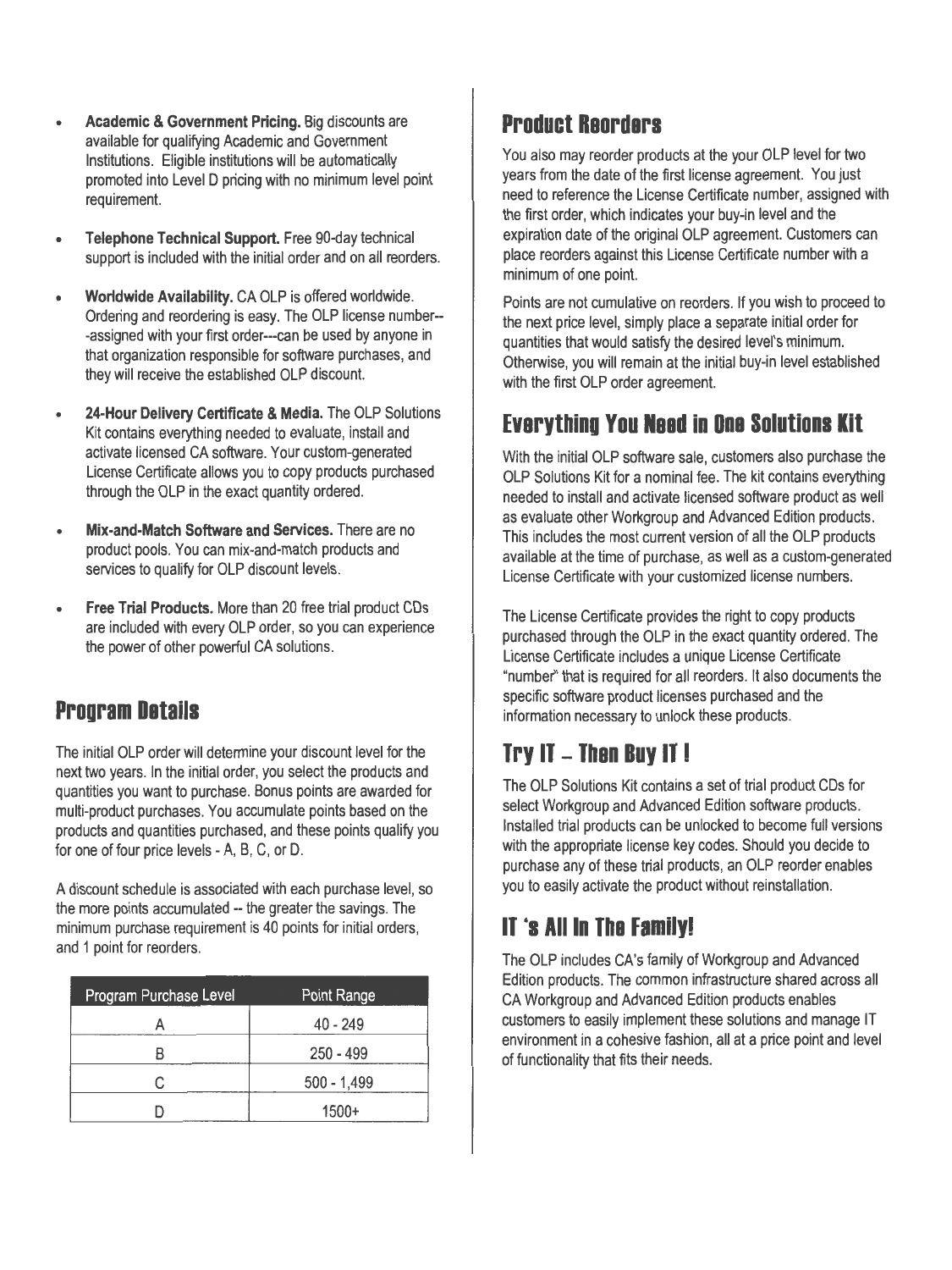These state-of-the-art solutions are designed for specific management areas such as asset and inventory management, storage management, remote control, compression, firewall, relational database, anti-virus, object database, help desk, software delivery, and include:

 $Aim/T^{\sim}$  – Asset and Inventory Management<sup>™</sup> **ARCserve®/t"\*** - Complete Storage Management™ Control/T<sup>™</sup> – Remote Control Without Boundaries™ **Crypt/T<sup>"</sup>** - Secure Data Communications (North America only) **Double/T<sup>™</sup> - Maximum Network Bandwidth™** Guard/T<sup>™</sup> - Total Network Security<sup>™</sup> **Ingres®** II - Relational Database and Enterprise Data Connectivity **lnoculate/T<sup>™\*</sup>** – Complete Virus Protection<sup>™</sup> **Jasmineii<sup>™</sup>** – Pure Object Database and Multimedia Application Development **Network/T<sup>™</sup> - Total Network Management™ NEW!** Service/T<sup>™</sup> - Knowledge-based Help Desk<sup>™</sup> **Ship/T<sup>™</sup>** - Automated Software Delivery<sup>™</sup> **Survive/T<sup>™</sup> - Ultimate Server Availability<sup>™</sup>** 

\*Ne/Ware & Windows NT editions

# **Upgrade Protection**

Upgrade Protection is one of the easiest and most cost-effective add-on components for every OLP order. By allocating funds up front, licenses remain current, without the expense of additional license costs for new releases that become available. In essence, future product revisions are pre-paid, ensuring that products remain current for two years.

Customers may enroll in Upgrade Protection when they order. The Upgrade Protection period is coterminous and will expire on the second anniversary of the license agreement. Upgrade Protection is optional, and is specific to the licensed product(s). Should you select this option, it must be purchased for the same quantity as the product purchased.

When new product revisions are announced, the customer can obtain product updates at no charge. The kit contains trials of the latest versions of Workgroup and Advanced edition products. The customer's OLP license is considered current once the new OLP Solutions Kit is obtained.

# **OLP Product Support**

Free technical support is included for a period of 90 days with each initial order and for all reorders. During this 90-day period, customers may opt to escalate their calls from the standard to the priority support queue for an additional fee. Optional 24 x 7 support services are also available for an additional fee.

**Return Policy.** If for any reason a customer is not satisfied with their license purchase, they may return the order (including the Solutions Kit) unconditionally within 30 days of OLP program entry date.

**OLP Order Process.** The order process for the CA OLP is similar to that for the standard licensing of CA's Workgroup and Advanced Edition products. Customers simply place orders with their reseller and a license agreement is procured by the reseller on your behalf. The program deliverables - Solutions Kit and License Certificate – are shipped directly to the customer or reseller partner in the same package.

# **The Easiest Way To License CA Software**

Consistent volume licensing helps manage overall costs and maintains control of licensed use of the solutions you need to enable your business. Its inherent business value, simplicity, and customization, truly make CA's Open License Program the easiest way to license CA Workgroup and Advanced Edition software.